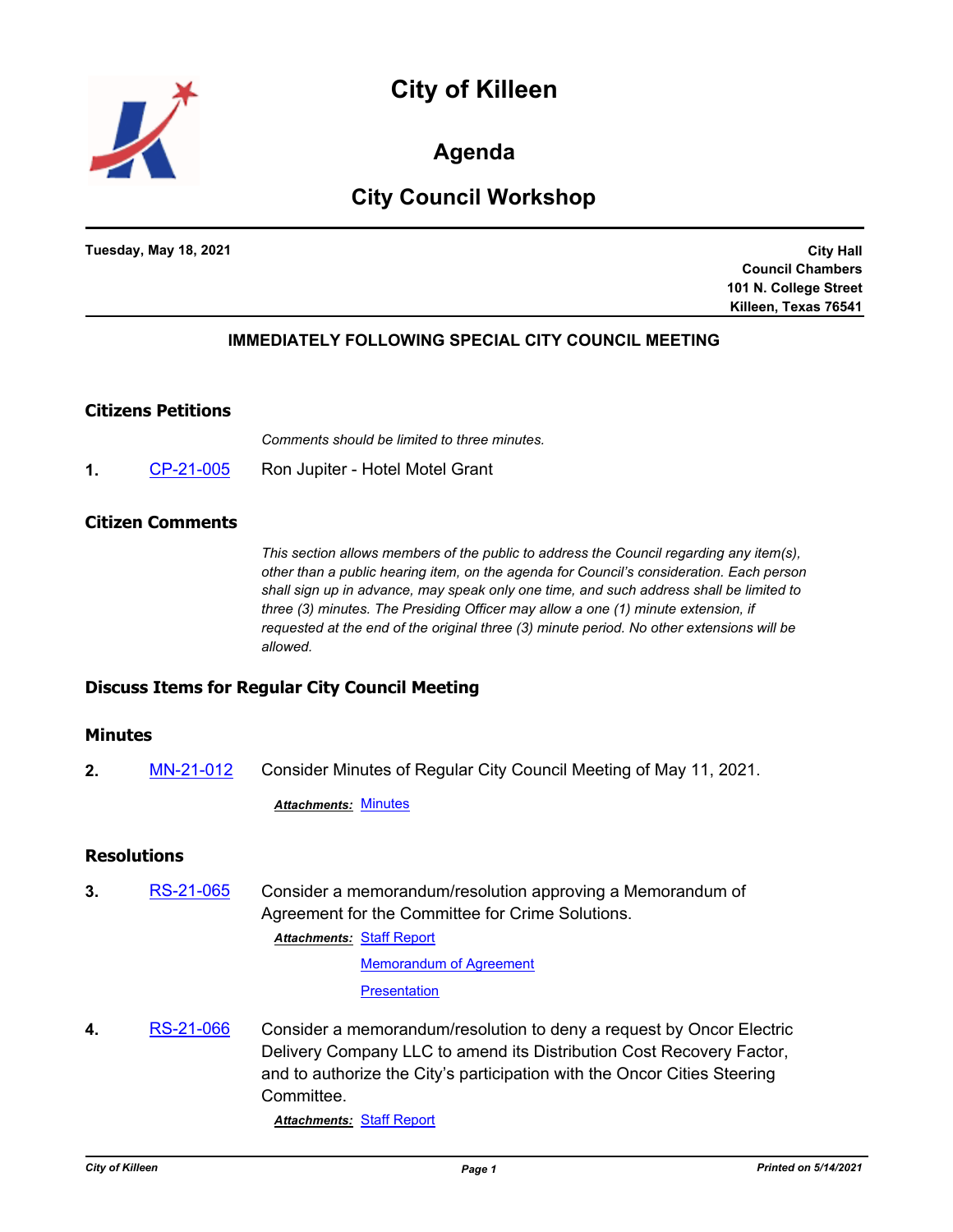#### **[Resolution](http://killeen.legistar.com/gateway.aspx?M=F&ID=99c467b8-2eeb-4ddf-81ad-63726d0e845d.pdf)**

**[Presentation](http://killeen.legistar.com/gateway.aspx?M=F&ID=639756fa-d29a-4c59-b7c7-fe39fe367076.pdf)** 

**5.** [RS-21-067](http://killeen.legistar.com/gateway.aspx?m=l&id=/matter.aspx?key=5462) Consider a memorandum/resolution approving the investment advisory services agreement with Valley View Consulting, LLC in an amount not to exceed \$50,000.

> **Attachments: [Staff Report](http://killeen.legistar.com/gateway.aspx?M=F&ID=f82b9194-c34c-46cd-a3cd-ec4516ecbc3c.pdf) [Agreement](http://killeen.legistar.com/gateway.aspx?M=F&ID=7df49f8b-833f-4c5c-ae82-c67681f4ef63.pdf)** [Certificate of Interested Parties](http://killeen.legistar.com/gateway.aspx?M=F&ID=4aad5f51-3e17-41ca-9edf-92d9592aa259.pdf) [Presentation](http://killeen.legistar.com/gateway.aspx?M=F&ID=bb4da292-46d3-4608-b228-108374568a0a.pdf)

**6.** [RS-21-068](http://killeen.legistar.com/gateway.aspx?m=l&id=/matter.aspx?key=5405) Consider a memorandum/resolution amending the Financial Governance Policy to revise the utility bill contributions policy related to summer youth programs.

> **Attachments: [Staff Report](http://killeen.legistar.com/gateway.aspx?M=F&ID=087a5a34-5d39-4b71-8916-cece0efe06c4.pdf)** [Draft Application](http://killeen.legistar.com/gateway.aspx?M=F&ID=7bda8ea3-8ee6-47e7-8c4d-ee6fd3aa2d2d.pdf)

**[Policy](http://killeen.legistar.com/gateway.aspx?M=F&ID=ea3e7f24-86c3-4456-9549-e1e107a0c0ed.pdf)** 

**[Presentation](http://killeen.legistar.com/gateway.aspx?M=F&ID=8539ed06-b4b7-4af4-8357-46b4505d9ced.pdf)** 

**7.** [RS-21-069](http://killeen.legistar.com/gateway.aspx?m=l&id=/matter.aspx?key=5485) Consider a memorandum/resolution appointing City of Killeen representatives to the Hill Country Transit Technical Advisory Committee. *Attachments:* [Staff Report](http://killeen.legistar.com/gateway.aspx?M=F&ID=7fd56fe4-d338-441a-bbf1-884c89e8fbf9.pdf)

#### **Ordinances**

- **8.** [OR-21-009](http://killeen.legistar.com/gateway.aspx?m=l&id=/matter.aspx?key=5417) Consider an ordinance amending Chapter 19, Parks and Recreation, by adding Section 19-37 - Signage. **Attachments: [Staff Report](http://killeen.legistar.com/gateway.aspx?M=F&ID=daf5b8bc-3a91-4b21-9a9a-68c50e607b21.pdf)** 
	- **[Ordinance](http://killeen.legistar.com/gateway.aspx?M=F&ID=0e9ab12f-6207-4246-bb89-2d3b35acda4c.pdf) [Presentation](http://killeen.legistar.com/gateway.aspx?M=F&ID=64d5790c-9bd1-4ebd-9d49-735e35dbfedc.pdf)**

# **Public Hearings**

**9.** [PH-21-021](http://killeen.legistar.com/gateway.aspx?m=l&id=/matter.aspx?key=5414) HOLD a public hearing and consider an ordinance requested by Jennifer Iglesias on behalf of The Uresti Group LTD Co. (Case #Z21-07) to rezone approximately 2.569 acres out of the William H. Cole Survey, Abstract No. 200, from "A" (Agriculture District) to "SR-1" (Suburban Residential Single-Family Residential District). The property is located along the east right-of-way of Trimmier Road and is approximately .75 miles north of Chaparral Road.

> **Attachments: [Staff Report](http://killeen.legistar.com/gateway.aspx?M=F&ID=71de6e4b-7d2d-43b4-8368-e2c559d7133b.pdf) [Maps](http://killeen.legistar.com/gateway.aspx?M=F&ID=d8e4e707-70ba-474a-a11d-ef47395b266f.pdf)**

**[Minutes](http://killeen.legistar.com/gateway.aspx?M=F&ID=624044ea-e03d-4ec5-befa-42933e0b654e.pdf)** 

**[Ordinance](http://killeen.legistar.com/gateway.aspx?M=F&ID=bbb94fd3-0980-4846-87b3-59cfaf86b896.pdf)**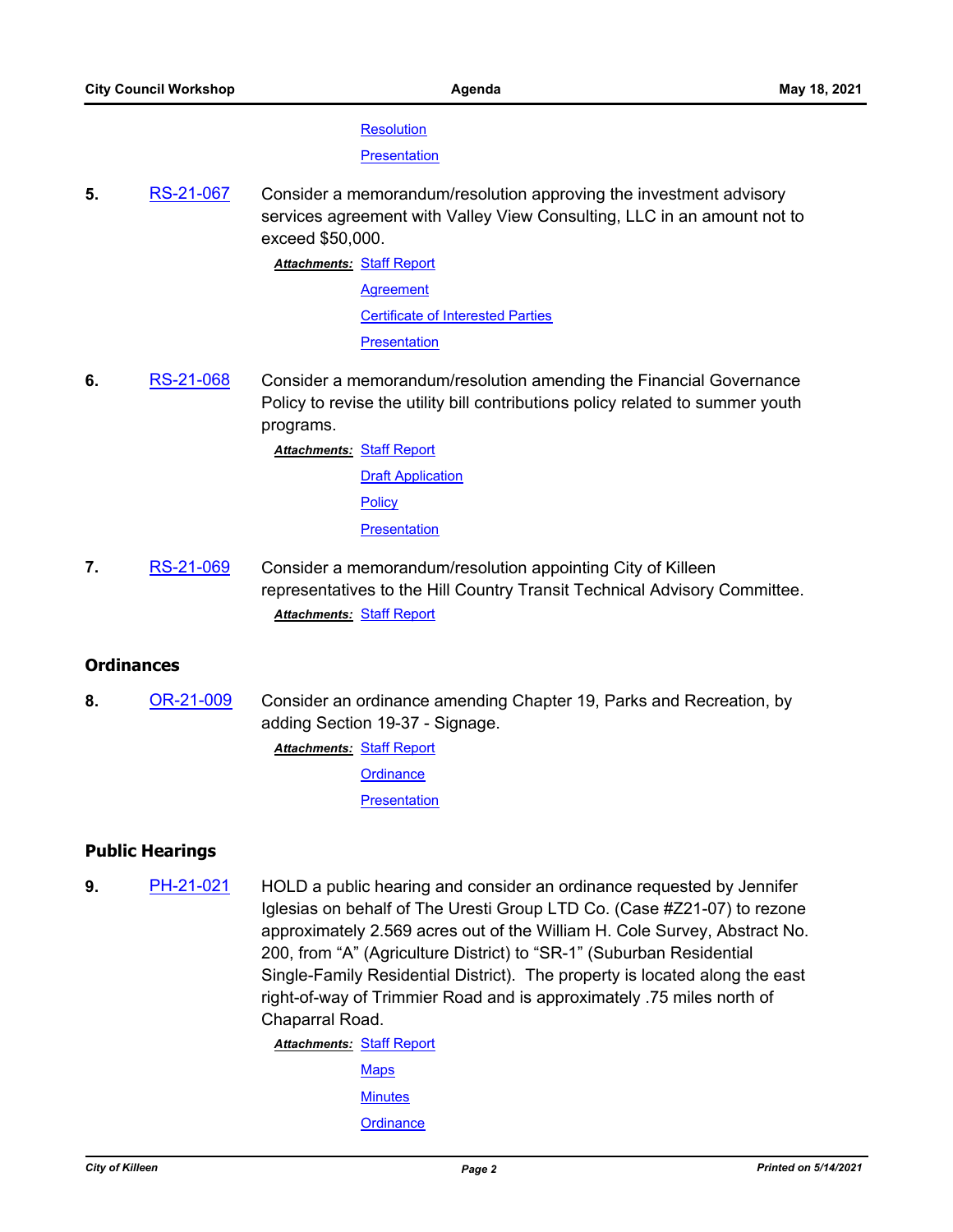#### **[Considerations](http://killeen.legistar.com/gateway.aspx?M=F&ID=477e9032-0688-4fcf-8a90-6d51b8fd99b1.pdf)**

**[Presentation](http://killeen.legistar.com/gateway.aspx?M=F&ID=caebec27-cbf5-49c1-81be-3b1ea6e9922c.pdf)** 

**10.** [PH-21-022](http://killeen.legistar.com/gateway.aspx?m=l&id=/matter.aspx?key=5465) HOLD a public hearing and consider an ordinance requested by True Fountain LLC (Case #FLUM 21-01) to amend the Comprehensive Plan's Future Land Use Map (FLUM) from a 'General Residential' (GR) designation to a 'General Commercial' (GC) designation for approximately 0.55 acres, being out of the J.E. Maddera Survey, Abstract No. 600. The property is addressed as 5603 Bunny Trail, Killeen, Texas.

**Attachments: [Staff Report](http://killeen.legistar.com/gateway.aspx?M=F&ID=7e0e7b8d-6aad-4acb-9314-ec793e9322ed.pdf)** 

- **[Maps](http://killeen.legistar.com/gateway.aspx?M=F&ID=1a84117c-ef38-4888-8d5f-2a3a41b69b06.pdf) [Minutes](http://killeen.legistar.com/gateway.aspx?M=F&ID=ec5b2351-7937-4bb6-8f8a-5c6cfaac13f8.pdf) [Ordinance](http://killeen.legistar.com/gateway.aspx?M=F&ID=ef9f2140-8e00-409c-b6de-786a894128bf.pdf) [Considerations](http://killeen.legistar.com/gateway.aspx?M=F&ID=00b4364e-154b-4228-a8bb-8679a989ca4a.pdf) [Presentation](http://killeen.legistar.com/gateway.aspx?M=F&ID=b40feb43-d60c-4cb9-9fac-4619a6f535fe.pdf)**
- **11.** [PH-21-023](http://killeen.legistar.com/gateway.aspx?m=l&id=/matter.aspx?key=5466) HOLD a public hearing and consider an ordinance requested by True Fountain LLC (Case #Z21-08) to rezone approximately 5.15 acres out of the J. E. Maddera survey, Abstract 600, from "R-1" (Single-Family Residential District) to "R-2" (Two-Family Residential District) and "B-3" (Local Business District). The property is addressed as 5603 Bunny Trail, Killeen, Texas.

**Attachments: [Staff Report](http://killeen.legistar.com/gateway.aspx?M=F&ID=2c8ab8a2-7e18-4e9f-9102-41297fc8a938.pdf)** 

- [Maps](http://killeen.legistar.com/gateway.aspx?M=F&ID=7a0ae927-87b8-4f39-8dd2-ef36abf4b409.pdf) **[Minutes](http://killeen.legistar.com/gateway.aspx?M=F&ID=58a75a00-a1de-40d9-a58d-8e93d94744ad.pdf) [Ordinance](http://killeen.legistar.com/gateway.aspx?M=F&ID=66b30885-05b3-45f1-89c7-a46d5e9bb012.pdf) [Considerations](http://killeen.legistar.com/gateway.aspx?M=F&ID=318f817d-e46b-4e25-bf77-04df1c206762.pdf)** 
	- **[Presentation](http://killeen.legistar.com/gateway.aspx?M=F&ID=ad892a9f-5e4b-43ed-ba8d-03d8e25a43f6.pdf)**

# **Items for Discussion at Workshop**

- **12.** [DS-21-068](http://killeen.legistar.com/gateway.aspx?m=l&id=/matter.aspx?key=5487) Discuss Employee Health Insurance Benefits FY 22
- **13.** [DS-21-063](http://killeen.legistar.com/gateway.aspx?m=l&id=/matter.aspx?key=5460) Discuss Ethics Ordinance

#### **Attachments: [Presentation](http://killeen.legistar.com/gateway.aspx?M=F&ID=1bf8856b-d77b-4f76-8a26-552f2b65f196.pdf)**

- **14.** [DS-21-066](http://killeen.legistar.com/gateway.aspx?m=l&id=/matter.aspx?key=5484) Discuss Agenda Items for the Joint City Council and KISD Meeting
- **15.** [DS-21-067](http://killeen.legistar.com/gateway.aspx?m=l&id=/matter.aspx?key=5473) Consultation with Attorney McLean Construction v. City of Killeen

#### **Councilmember Requests for Future Agenda Items**

**16.** [RQ-21-024](http://killeen.legistar.com/gateway.aspx?m=l&id=/matter.aspx?key=5476) Fly Juneteenth Flag on City Hall Flag Pole for Juneteenth Day Celebration

*Attachments:* [Request](http://killeen.legistar.com/gateway.aspx?M=F&ID=85255bf9-6cec-4384-8680-1b887f1aedcd.pdf)